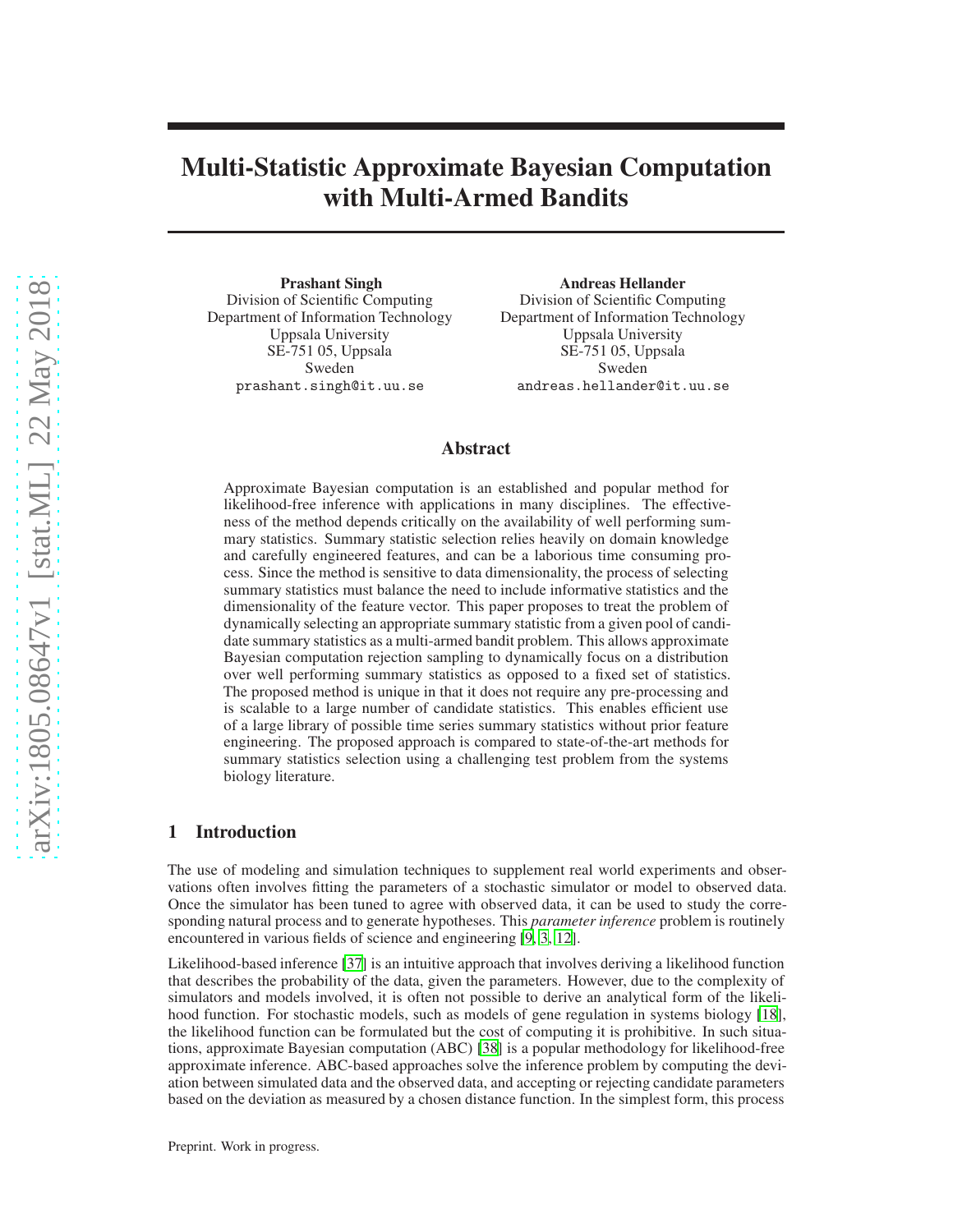is repeated until N samples have been accepted, where  $N$  is a user-defined constant. The inferred parameters are then reported as the mean of the parameters corresponding to accepted samples.

The probability of generating samples that are accepted diminishes with increase in data dimensionality [\[38\]](#page-10-1). A common way of alleviating this problem is by making use of *summary statistics* that efficiently capture the important information and patterns within the simulated result (e.g., a lengthy time series) as a low-dimensional representation (e.g., temporal mean). The distance function then operates upon the summary statistic(s) instead of the complete simulation results. Popular summary statistics include simple statistics such as mean and higher-order moments, median, mode and frequency, but can also be more complex and be based on problem specific knowledge.

The choice of a summary statistic, given a black-box parameter inference problem is not straightforward. While a large pool of automatically extracted statistics associated with time series analysis [\[22](#page-9-1)] increases the chance that informative statistics are included, the variance of the estimator increases rapidly with the number of used statistics, degrading the performance of ABC. However, using a small number of chosen statistics increases the risk of poor performance for the specific problem. In absence of problem-specific information, a concrete and principled approach is needed to automatically select the most applicable summary statistic for parameter inference from a larger pool (tens to hundreds) of candidate statistics. This paper formulates the problem of dynamically finding the most informative summary statistic in each iteration of the parameter inference process as a multi-armed bandit (MAB) problem [\[39\]](#page-10-2), wherein selection of the appropriate statistic corresponds to pulling the optimal arm in a bandit setting in each iteration of the algorithm, thereby maximizing the reward or minimizing the regret (minimizing the cumulative distance function value corresponding to the sequence of arm pulls). To the best of the authors' knowledge, this is the first approach exploring summary statistic selection in a MAB context. In contrast to many popular methods for summary statistics selection [\[32](#page-9-2)], the proposed method is computationally inexpensive and does not require any *a priori* pre-processing.

The paper is organized as follows. Section [2](#page-1-0) introduces ABC, discusses the significance of summary statistics and surveys related work. Section [3](#page-3-0) concretely defines the problem and describes the novel MAB-inspired approach towards parameter inference. Section [4](#page-5-0) demonstrates the efficiency and robustness of the proposed method by inferring parameters of a complex stochastic biochemical reaction network from systems biology. Section [5](#page-7-0) presents a detailed analysis of the proposed method and identifies future research directions. Section [6](#page-7-1) concludes the paper.

#### <span id="page-1-0"></span>2 Approximate Bayesian computation and summary statistic selection

Let  $f: (\theta, V) \to \mathbf{y}$  be a function representing the simulation-based model that maps model parameters  $\theta$  and certain random variables V to responses y. The random variables V are part of the simulator and represent the inherent stochasticity of the process, while  $\theta$  represents the control parameters of the process. For a fixed set of parameters  $\theta$ , the responses y fluctuate randomly over multiple simulations owing to the stochasticity represented by  $V$ .

Due to the presence of V, it is implicitly possible to define a random variable  $y_\theta$  corresponding to the simulation model [\[16,](#page-8-3) [28](#page-9-3)]. For observed data  $y<sub>o</sub>$ , and a given parameter combination  $\theta$ , the probability of  $y_\theta$  assuming a value in a  $\tau$ -neighborhood  $B_\tau(y_o)$  around  $y_o$  equals the probability of sampling values of V lying in the neighborhood  $P(\mathbf{y}_{\theta} \in B_{\tau}(\mathbf{y}_{o})) = P(f(\theta, V) \in B_{\tau}(\mathbf{y}_{o}))$  [\[28\]](#page-9-3). Let  $L(\theta)$  be the likelihood corresponding to parameters  $\theta$ , then,

<span id="page-1-2"></span>
$$
L(\boldsymbol{\theta}) \propto P(\mathbf{y}_{\boldsymbol{\theta}} \in B_{\tau}(\mathbf{y}_o)).
$$
 (1)

As the size of the neighborhood  $\tau$  approaches 0,  $L(\theta) = \lim_{\tau \to 0} c_{\tau} P(\mathbf{y}_{\theta} \in B_{\tau}(\mathbf{y}_{o}))$ , where  $c_{\tau}$  is a constant of proportionality that depends on  $\tau$  [\[28\]](#page-9-3). In case of the random variable  $y_\theta$  being discrete,  $L(\boldsymbol{\theta}) = P(\mathbf{y}_{\boldsymbol{\theta}} = \mathbf{y}_o).$ 

Let  $p(\theta)$  be the prior distribution of parameters  $\theta$ . The posterior distribution  $p(\theta | y_o)$  can be estimated by accepting samples with probability proportional to  $L(\theta)$ . The accepted samples correspond to simulated output being equal to a sample from the fixed dataset.

However, for complex problems encountered in the real world,  $P(y_{\theta} = y_o)$  is very often exceedingly small. Therefore, the acceptance condition is relaxed to accept samples within a distance  $\tau$ , as computed according a chosen distance function  $d$  as,

<span id="page-1-1"></span>
$$
d(\mathbf{y}_{\boldsymbol{\theta}}, \mathbf{y}_o) \le \tau. \tag{2}
$$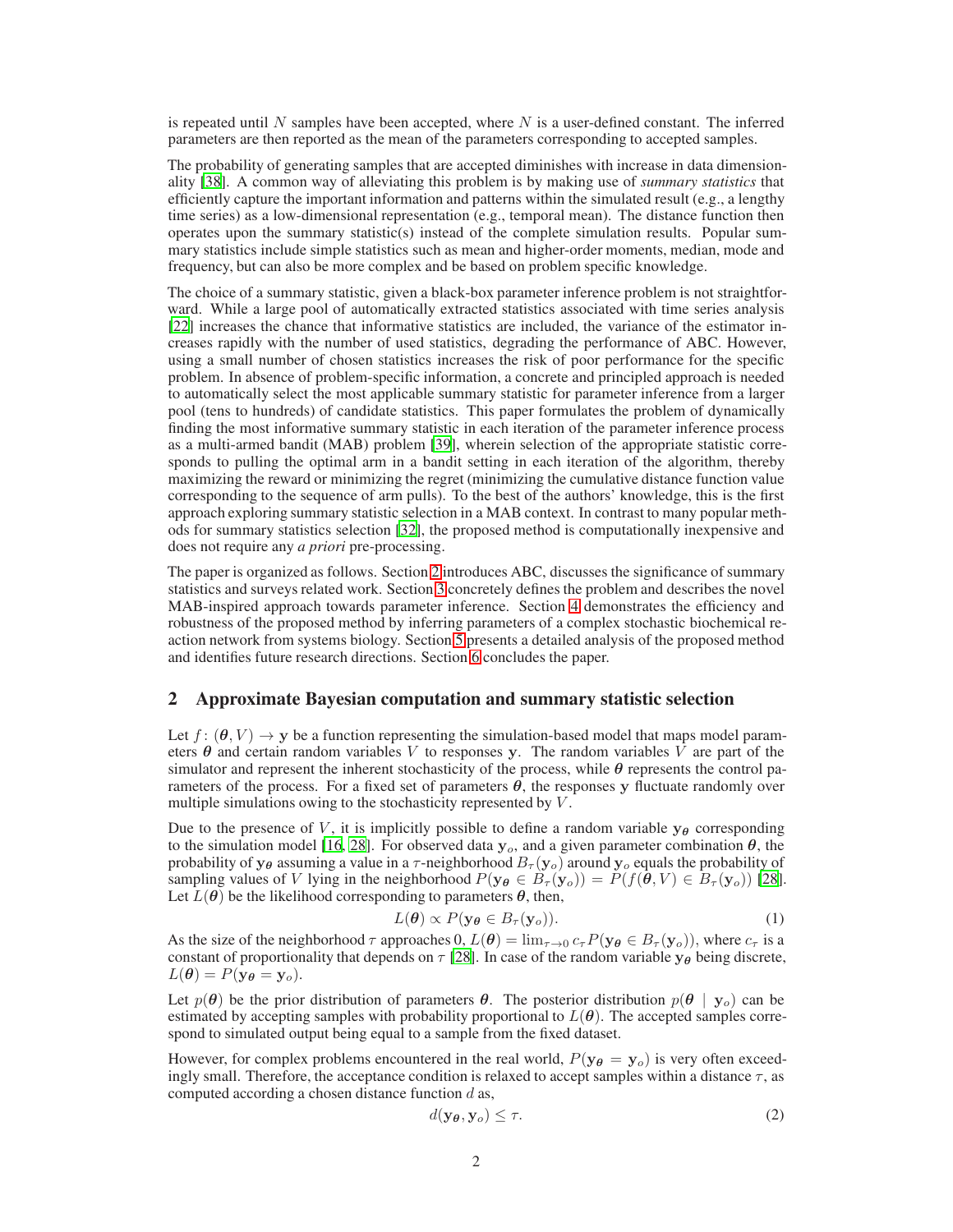This forms the basis on which ABC techniques estimate the likelihood of the fixed dataset, given the parameter values. The popular ABC rejection sampling method [\[34,](#page-9-4) [28](#page-9-3)] involves iteratively sampling and simulating candidate parameter combinations  $\theta \sim p(\theta)$ , with  $\theta$  being accepted according to Eq. [2.](#page-1-1) The accepted samples form the set  $\theta_{acc}$ .

The accepted samples  $\theta_{acc}$  do not belong to the posterior  $p(\theta | y_o)$ , but to an approximation  $p_{d,\tau}(\theta | \theta)$  $y_o$ ) due to the relaxed condition (Eq. [2\)](#page-1-1). The likelihood corresponding to Eq. [1](#page-1-2) becomes  $L_{d,\tau}(\theta) \propto$  $P(d(\mathbf{y}_{\boldsymbol{\theta}}, \mathbf{y}_{o}) \leq \tau)$ , leading to the posterior,  $p_{d,\tau}(\boldsymbol{\theta} \mid \mathbf{y}_{o}) \propto P(d(\mathbf{y}_{\boldsymbol{\theta}}, \mathbf{y}_{o}) \leq \tau)p(\boldsymbol{\theta})$ .

The distance function  $d$  is a crucial part of the approximation, and consequently, of the parameter inference process. The fixed data  $y_0$  and simulated responses  $y_\theta$  are reduced to one or more summary statistics or high-level features, that capture certain types of behavior present within data. Popular summary statistics include mean, variance, entropy, autocorrelation, etc. Equation [2](#page-1-1) is modified to incorporate the use of summary statistic s as  $d(s(\mathbf{y}_{\theta}), s(\mathbf{y}_{o})) \leq \tau$ .

The use of summary statistics is also a part of the approximation, in addition to the relaxed distance computation in Eq. [2.](#page-1-1) By reducing the complete datasets to a handful of features, there is a risk of losing important information relevant to effective parameter inference [\[15\]](#page-8-4). However, using too many summary statistics may lead to large approximation errors due to the 'curse of dimensionality' [\[7](#page-8-5), [32\]](#page-9-2). Indeed, Barber et al. [\[5\]](#page-8-6) studied the mean squared error (MSE) of a Monte Carlo estimate obtained by the rejection sampling algorithm. They showed that with optimal hyperparameter tuning of the ABC rejection sampler and under the considered regularity conditions, MSE was  $\mathcal{O}(n^{-4/(q+4)})$ with q being the number of summary statistics used, and  $n$  being the number of simulated datasets. The result holds for large n and  $\tau$  close to 0. As a consequence, selection of appropriate summary statistics is an extremely crucial task for high-quality parameter inference [\[20,](#page-9-5) [29](#page-9-6), [6,](#page-8-7) [33](#page-9-7)]. Prangle [\[32](#page-9-2)] divides methods into the categories of subset selection, projection, and auxiliary likelihood. The following subsections briefly review each of these categories.

#### 2.1 Subset selection

In subset selection methods, a subset of  $S$  statistics is selected, that typically optimizes some criterion on training data. The training data is simulated beforehand. The method of approximate sufficiency [\[24](#page-9-8)] adds/removes a candidate summary statistics to/from a subset, and measures the resulting effect on the ABC posterior. This requires approximating the posterior using ABC. The authors note that implementation of the method is not obvious in higher dimensional parameter spaces [\[24\]](#page-9-8). Nunes and Balding [\[29](#page-9-6)] propose a method to find a S that minimizes the entropy of the resulting ABC posterior. Entropy is used as a measure of informativeness of the posterior, with lower entropy being more informative. Blum et al. [\[11\]](#page-8-8) argue that lower values of entropy may not always correspond to more accurate inference. Barnes et al. [\[6](#page-8-7)] define sufficient statistics as summary statistics that maximize mutual information between  $S'(\mathbf{y}_{\theta})$  and  $\theta$ . They derive an expression for necessary conditions for sufficiency of  $S'(y_\theta)$  as the Kullbeck-Leibler (KL) divergence of  $P(\theta \mid S'(\mathbf{y}_o))$  from  $P(\theta \mid \mathbf{y}_o)$  being 0 [\[6,](#page-8-7) [32\]](#page-9-2). This provides a test for adding a candidate statistic to an existing subset of statistics  $S_1(y_\theta)$  to obtain  $S_2(y_\theta)$ .  $S_2$  is more informative than  $S_1$  if the estimated KL divergence of  $P_{ABC}(\theta | S_1(\mathbf{y}_o))$  from  $P_{ABC}(\theta | S_2(\mathbf{y}_o))$  is above a specified threshold. Setting the threshold, and finding a sufficient subset requires multiple ABC runs [\[6,](#page-8-7) [32\]](#page-9-2).

All approaches mentioned above require multiple ABC runs as pre-processing in order to obtain an informative subset of summary statistics from a larger candidate statistics pool. Regularization approaches [\[10,](#page-8-9) [36,](#page-10-3) [11](#page-8-8)] do not require ABC runs, but require a training set. A linear regression estimator is trained that maps covariates  $S$  to responses  $\theta$ . Variable selection is then performed to find an informative subset. In summary, subset selection methods are interpretable, but can be extremely computationally expensive [\[32](#page-9-2)]. For a deeper discussion, the reader is referred to Prangle [\[32](#page-9-2)].

#### 2.2 Projection

Projection methods start with a set of candidate summary statistics  $S$ , and aim to find an informative lower dimensional projection of S, e.g., a linear transformation. This requires a training set of simulated values, and application of dimensionality reduction techniques such as partial least squares [\[42](#page-10-4)], linear regression [\[20\]](#page-9-5) and boosting [\[2\]](#page-8-10). Partial least squares is well-known, but lacks theoretical support for use in ABC and is reported to perform poorly [\[11](#page-8-8)]. Linear regression and boosting have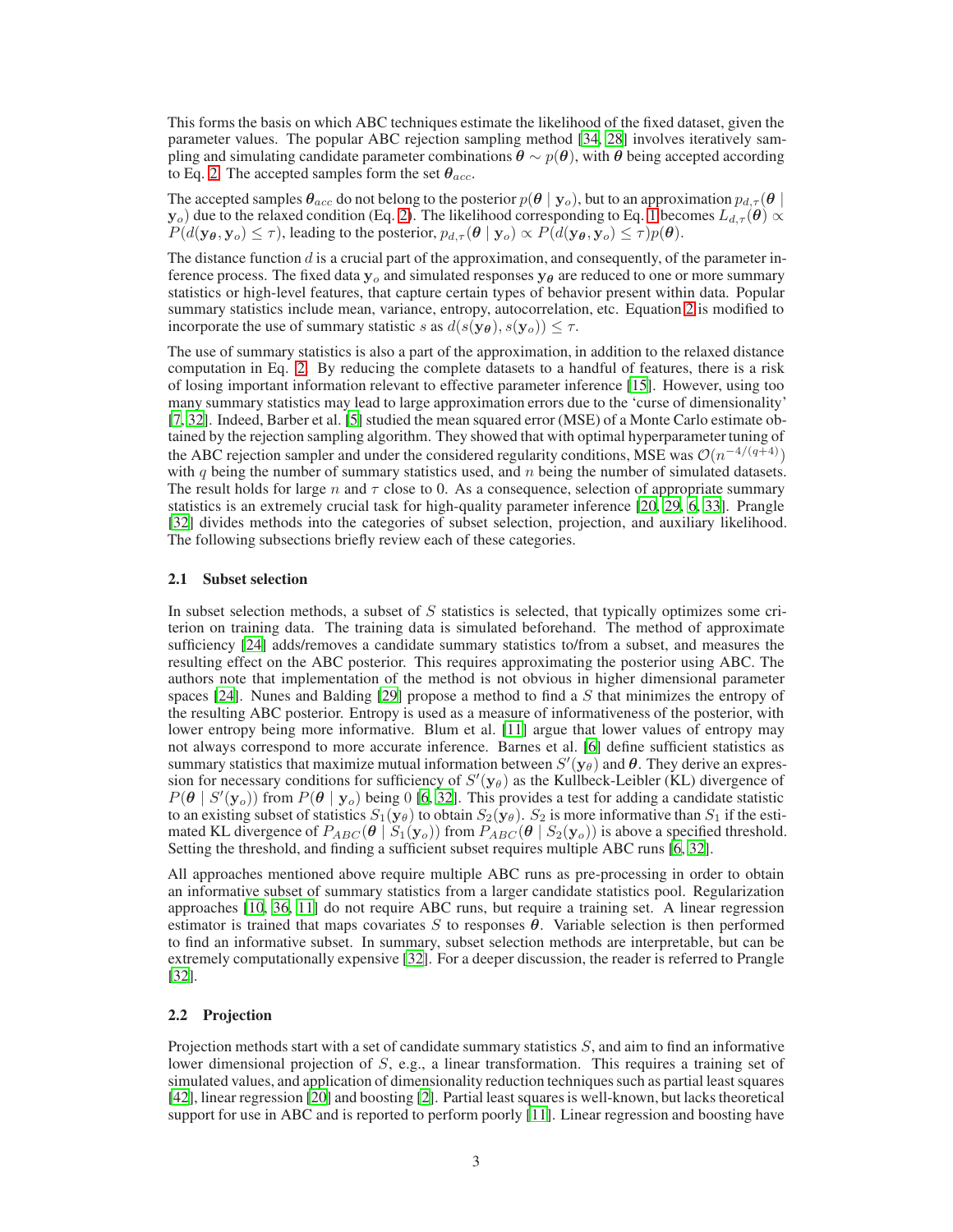been shown to perform well [\[32\]](#page-9-2). Projection methods are computationally cheaper than subset selection methods as they avoid repeated subset calculations. They also explore a larger space of summaries. However, as new statistics lie in a space different from original summary statistics, projection methods are less interpretable than subset selection methods.

#### 2.3 Auxiliary likelihoods

Auxiliary likelihood-based methods use performance of summary statistics on simpler, similar problems as an indicator of which statistics are likely to perform well for a complex problem at hand. Essentially, a simpler and tractable likelihood is specified, and used to derive summary statistics [\[34](#page-9-4), [21](#page-9-9)]. Auxiliary likelihood-based methods rephrase the search for informative summary statistics, as a search for informative auxiliary likelihoods. Unlike subset selection and projection methods, the need for multiple ABC runs as pre-processing or training data can be eliminated if domain knowledge of similar, simpler problems is available. However, in absence of such knowledge, as is often the case when using black-box simulators, training data will be needed to construct auxiliary likelihoods. A deeper discussion can be found in Prangle [\[32\]](#page-9-2).

# <span id="page-3-0"></span>3 Dynamic summary statistics selection using multi-armed bandits

Let  $\theta$  represent the parameters of the simulator, and let  $S = (s_1, s_2, ..., s_K)$  be a pool of K candidate summary statistics. Consider a given parameter inference problem to be solved using the ABC rejection sampling algorithm. The problem is described by the simulator  $f$ , the observed data set  $y_o$ , the prior  $p(.)$ , the distance function d, the desired number of accepted samples N, the acceptance threshold  $\tau$  and a pool of candidate summary statistics S. Algorithm [1](#page-3-1) outlines the proposed dynamic approach. The difference from standard ABC rejection sampling is the use of a method,  $SelectStatic$ , that in each iteration identifies the summary statistic s to use from the global pool  $S$ , with the aim of minimizing the number of simulations needed to attain  $N$  accepted samples forming  $\theta_{acc}$ . Here, SelectStatistic may make use of past values of the distances calculated for each summary statistic.

It should be noted that dynamic selection (and the resulting variability) of the selected statistic between rejection sampling iterations has consequences. The traditional rejection sampler identifies a distribution over the static set of supplied summary statistics, while Algorithm [1](#page-3-1) identifies a distribution over well performing summary statistics. The traditional rejection sampler does not incorporate summary statistic selection, while Algorithm [1](#page-3-1) performs on-the-fly selection. Towards this end, the distances corresponding to all candidate summary statistics are normalized in [0, 1].

<span id="page-3-1"></span>Algorithm 1 The ABC rejection sampling algorithm with dynamic summary statistic selection.

- 1: **Input:** simulator f, observed data  $y_o$ , prior  $p(\cdot)$ , distance function d, accepted samples count N, threshold  $\tau$ , summary statistic pool S
- 2: **Output:** accepted samples  $\theta_{acc}$

```
3: for i = 1 to N do
4: repeat
5: \theta \sim p(\theta)6: y_{\theta} \leftarrow f(\theta)7: s \leftarrow SelectStatic(S)8: until d(s(\mathbf{y}_{\theta}), s(\mathbf{y}_{o})) \leq \tau9: \bm{\theta}_{acc}^{(i)} \leftarrow \bm{\theta}10: end for
```
The SelectStatistic method is constructed here by solving a multi-armed bandit (MAB) problem. The MAB problem deals with the trade-off that an agent faces between exploring the given environment to obtain new information, and exploiting existing knowledge to select the future course of action. The problem was introduced by Robbins [\[35\]](#page-9-10), and has extensively been used since in a variety of applications [\[25\]](#page-9-11), such as clinical trials, engineering design, recommender systems, etc.

A MAB problem derives its name from the problem setting of a gambler playing a slot machine in a casino. The slot machine consists of multiple arms, and the gambler aims to maximize the amount of money he collects in successive arm pulls of the machine. In the stochastic formulation [\[39\]](#page-10-2),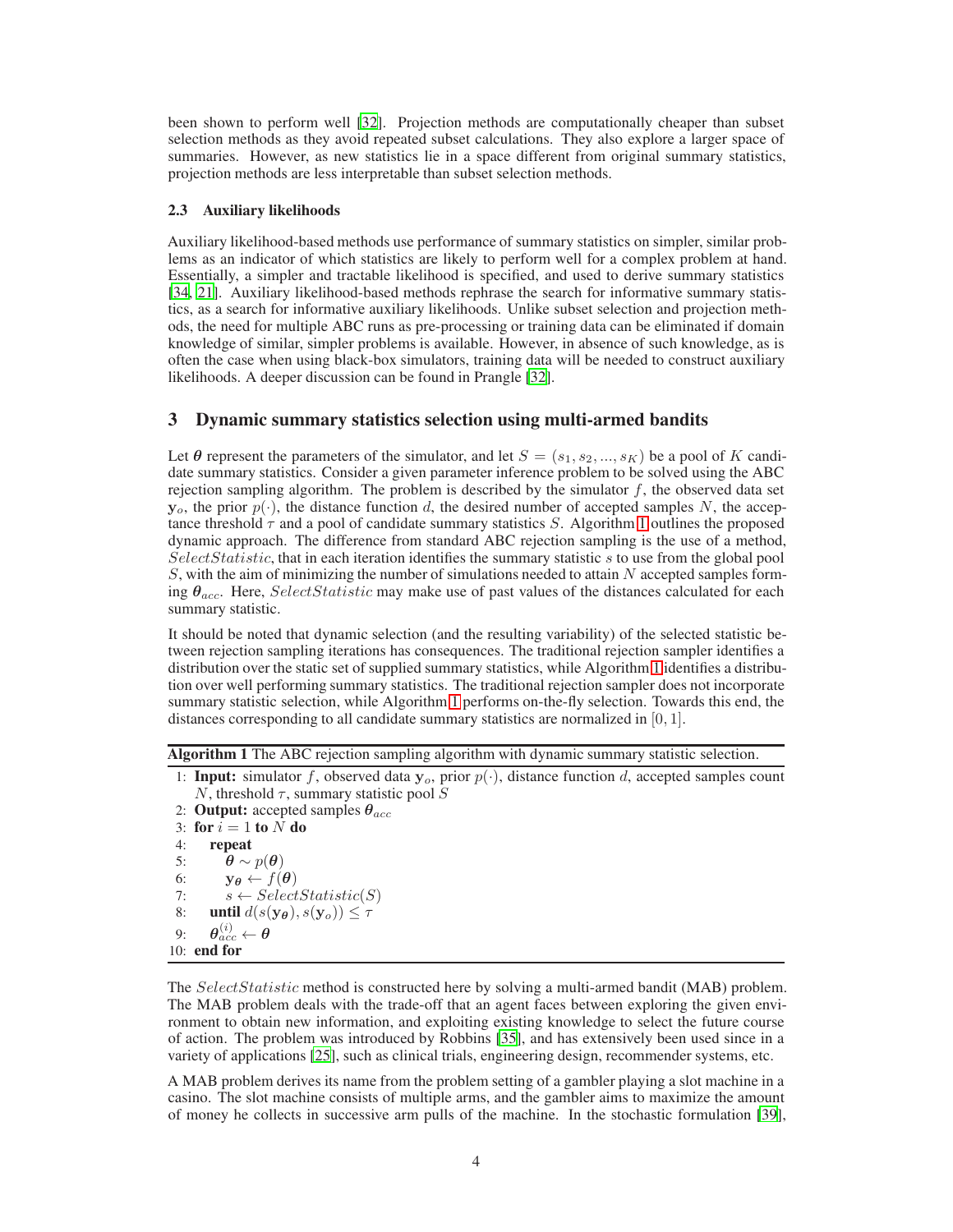the problem consists of K probability distributions  $(P_1, ..., P_K)$  corresponding to K arms, with associated means  $(\mu_1, ..., \mu_K)$  and variances  $(\sigma_1^2, ..., \sigma_K^2)$ . Each instance of an arm pull m results in receiving a reward  $r_i^m$ , where i is the index of the pulled arm. The probability distributions are initially unknown, and the goal is to infer the distribution with the highest expected value, while also maximizing the rewards [\[39\]](#page-10-2).

Let  $S = \{s_1, s_2, ..., s_K\}$  be the user-supplied set of  $K \geq 2$  summary statistics. Each summary statistic  $s_i$  corresponds to an arm in the multi-armed bandit setting, with probability distribution  $P_i$  and corresponding mean  $\mu_i$ . Selection of, or pulling the arm  $s_i$  is associated with reward  $r_i$ sampled from  $P_i$ . We assume  $r_i = -d(s_i(\mathbf{y}_{\theta}), s_i(\mathbf{y}_{o}))$ , where d is a chosen distance function that calculates the variation between a simulated value, and a value from the fixed dataset in terms of summary statistic  $s_i$ . The distances corresponding to each summary statistic are normalized to lie in [0, 1]. Let M be the number of simulations used to accumulate N accepted samples  $\theta_{acc}$ , and therefore, the number of arm pulls. For a fixed value of  $M$ , the  $K$  arms must be pulled in a sequence that maximizes the accumulated reward at the end of  $M$  pulls. However, considering the ABC rejection sampling algorithm, the goal is to achieve N accepted samples  $\theta_{acc}$  using as few simulations as possible. This also corresponds to selecting an arm such that the distance between simulated and observed data is minimized, thereby maximizing the reward. Let  $r_i^m$  be the reward for pulling the arm  $s_i$  at the  $m<sup>th</sup>$  iteration. In order to maximize the accumulated reward, the quantity  $R_E = E[\sum_{m=1}^M r_i^m]$  must be maximized, where  $r_i^m \sim P_i$ . Considering stochasticity, the expected total reward  $R_E$  is maximized,

$$
R_E = E\left[\sum_{m=1}^{M} r_i^m\right] = \sum_{m=1}^{M} E\left[r_i^m\right] = \sum_{m=1}^{M} \mu_{s_m^*},\tag{3}
$$

where  $s_m^* \in S$  for  $m = 1, 2, ..., M$ , is the sequence of selected summary statistics or arm pulls. Maximizing the cumulative mean estimated reward corresponds to minimizing cumulative distance between  $y_0$  and  $y_\theta$ . The intuition is that this will lead to quick convergence of the ABC rejection sampler (in terms of number of simulations used), and will also improve the quality of parameter inference as each iteration will consist of selection of the most appropriate summary statistic for inference (corresponding to the least estimated distance).

Several strategies exist for solution of MAB problems. Popular strategies include  $\epsilon$ -greedy [\[41\]](#page-10-5) and its variants ( $\epsilon$ -first and  $\epsilon$ -decreasing), upper confidence bound (UCB) [\[4\]](#page-8-11), and Thomson sampling (TS) [\[13](#page-8-12)]. For a detailed review of algorithms for solution of MABs, the reader is referred to [\[25,](#page-9-11) [43\]](#page-10-6). The  $\epsilon$ -first strategy [\[39\]](#page-10-2) has been used for the purpose of experiments in this paper. It should be noted that the framework proposed herein is independent of any particular strategy, and in principle any algorithm that solves a MAB can be used as the SelectStatistic method in Algorithm [1.](#page-3-1) The following text discusses the  $\epsilon$ -first strategy, and motivates its choice.

#### 3.1 The  $\epsilon$ -first strategy

The  $\epsilon$ -greedy family of strategies is the most widely used and the simplest class of MAB algorithms. The  $\epsilon$ -first strategy is a variant of the  $\epsilon$ -greedy strategy that starts with a pure exploration phase where a random arm is chosen for the first  $\epsilon$  fraction of pulls. Thereafter, a pure exploitation phase ensues where the arm corresponding to the highest mean estimated reward  $\hat{\mu}_{s_i}^{\dagger}$  is pulled. The value of  $\epsilon$ is user-defined. It has been shown within a PAC framework that a total of  $\mathcal{O}\left(\frac{K}{\alpha^2}log\left(\frac{K}{\delta}\right)\right)$  random arm pulls are sufficient to find an  $\alpha$ -optimal arm with probability at least  $(1 - \delta)$  [\[39,](#page-10-2) [19\]](#page-9-12). Empirical comparisons between various MAB strategies suggest that simpler algorithms like  $\epsilon$ -greedy outperform more sophisticated, theoretically sound approaches [\[25,](#page-9-11) [39\]](#page-10-2) on a majority of problems.

The intuition behind using the  $\epsilon$ -first strategy as a MAB solution lies in the fact that in the initial iterations of rejection sampling, the behavior of the various summary statistics is unknown. Therefore, it makes sense to perform pure exploration in order to gauge the efficacy and behavior of different statistics. As sampling proceeds, and the interplay of the distance function  $d$  and various summary statistics is observed, and a more pragmatic approach can be followed in the form of exploitation. The formulation of exploration and exploitation in terms of the summary statistic selection problem is described below.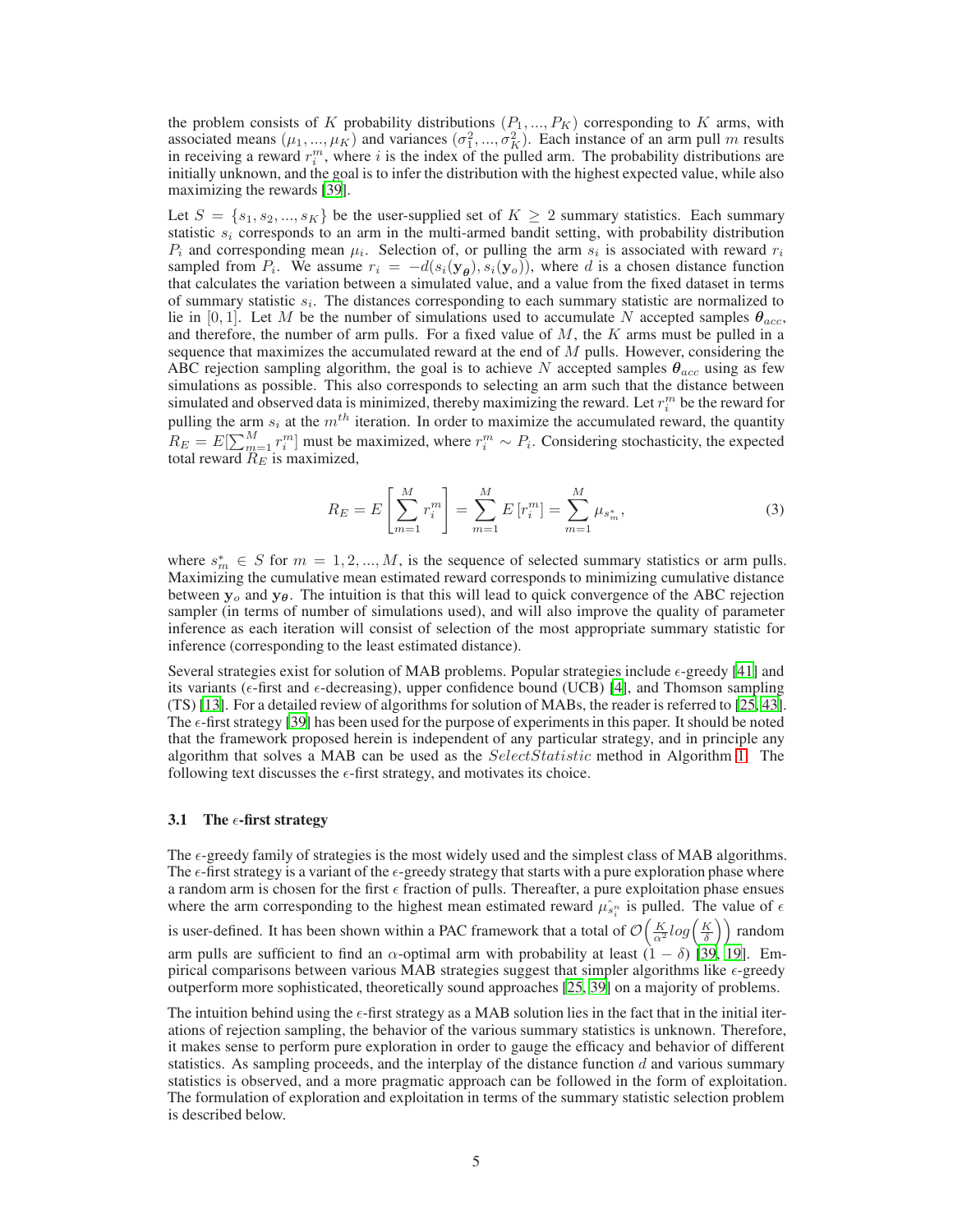#### 3.2 Exploration and exploitation

The classical formulation of exploration as per the  $\epsilon$ -first strategy is to select a summary statistic  $s \in S$  at random for the first  $\epsilon T$  iterations of the ABC rejection sampler, where T is the total number of simulations or arm pulls allowed. The ABC rejection sampling problem setting typically does not include  $T$ , but instead includes the desired number of accepted samples  $N$ . It follows from the definition of N and T, that for successful parameter inference,  $N \leq T$ . The fraction of exploration and exploitation iterations can also be defined in terms of N, i.e., explore for  $\epsilon N$ iterations of rejection sampling, and exploit until  $N$  samples have been accepted.

Exploitation typically corresponds to selecting an arm with the highest mean estimated reward. The rewards are defined in terms of distances between the simulated and observed datasets calculated using the distance function s. Let R be a  $j \times K$  matrix storing the rewards calculated for each arm (summary statistic) pulled in all past iterations j. Let the  $1 \times K$  vector  $\bar{r}$  denote the column-wise mean of  $R$ . Then  $\bar{r}$  can be used to represent the mean estimated reward of each arm in the current exploitation iteration, based on previous iterations. The arm with the highest estimated reward,  $\max$ **F**, is then chosen as the appropriate summary statistic s for the current exploitation iteration. The statistic  $s$  is then evaluated to compute distances, and rejection sampling proceeds according to Algorithm [1.](#page-3-1) The matrix  $R$  is updated to include the reward corresponding to  $s$ .

### <span id="page-5-0"></span>4 Experiments

The scalability of the proposed methodology is demonstrated on a challenging inference problem from molecular systems biology. We also compare and contrast it to two popular subset selection methods, namely approximate sufficiency (AS) and minimizing the entropy (ME).

Discrete stochastic models of reaction networks based on the continuous-time Markov process formalism are frequently used to study gene regulatory networks [\[18\]](#page-9-0). These models are simulated with the stochastic simulation algorithm (SSA) due to Gillespie [\[23\]](#page-9-13), and the output of such simulations are statistically exact time series samples from the underlying Markov process model. Inference of the parameters of the models is highly challenging, since the stochastic nature of the simulator makes it computationally intractable to compute likelihoods for non-trivial models. As a consequence, ABC has gained popularity in this area [\[27,](#page-9-14) [38,](#page-10-1) [26\]](#page-9-15).

A complex biochemical reaction network with oscillatory behavior [\[40](#page-10-7)] is used herein as a test problem. This network model involves 9 chemical species undergoing 18 chemical reactions, parameterized by 15 reaction rate constants. The details of the chemical network such as its species and reaction definitions can be found in [\[40](#page-10-7)]. The model is implemented in StochSS [\[17](#page-8-13)] and eval-uated in Python using GillesPy [\[1](#page-8-14)]. All experiments involve the observed data  $y<sub>o</sub>$  consisting of 300 trajectories generated using GillesPy, with each trajectory spanning 1000 time steps. The 15 dimensional search space of parameters during inference runs is represented by the following ranges, where parameter names are consistent with the notation in [\[40](#page-10-7)],

<span id="page-5-1"></span>
$$
\alpha_A \in [30, 70], \qquad \alpha_A^* \in [200, 600], \quad \alpha_R \in [0, 1], \qquad \alpha_R^* \in [30, 70], \quad \beta_A \in [30, 70],
$$
  
\n
$$
\beta_R \in [1, 10], \qquad \delta_{MA} \in [1, 12], \quad \delta_{MR} \in [0, 1], \qquad \delta_A \in [0, 2], \quad \delta_R \in [0, 0.5], \quad (4)
$$
  
\n
$$
\gamma_A \in [0.5, 1.5], \qquad \gamma_R \in [0.5, 1.5], \quad \gamma_C \in [1, 3], \qquad \theta_a \in [30, 70], \quad \theta_r \in [80, 120].
$$

The parameter values for the observed data were fixed as  $\theta$  $\{50, 500, 0.01, 50, 50, 5, 10, 0.5, 1, 0.2, 1, 1, 2, 50, 100\}$ , i.e., the approximate center of the intervals [\(4\)](#page-5-1). These parameter values give rise to reliable, but noisy oscillations [\[40\]](#page-10-7). Candidate pools of summary statistics are generated using the TSFRESH [\[14\]](#page-8-15) time series feature extraction framework. TSFRESH supports extraction of more than 700 features, or summary statistics. The abctools [\[30\]](#page-9-16) R library is used for evaluating AS and ME subset selection methods.

#### 4.1 Accuracy and scalability

The inference problem detailed in the previous section is solved for summary statistic pools of sizes varying from  $K = 10$  to  $K = 200$  using the proposed method, as well as with traditional ABC with subset selection based on approximate sufficiency (AS) and minimizing the estimated entropy (ME) [\[32\]](#page-9-2) as a pre-processing step. The summary static pools were created by randomly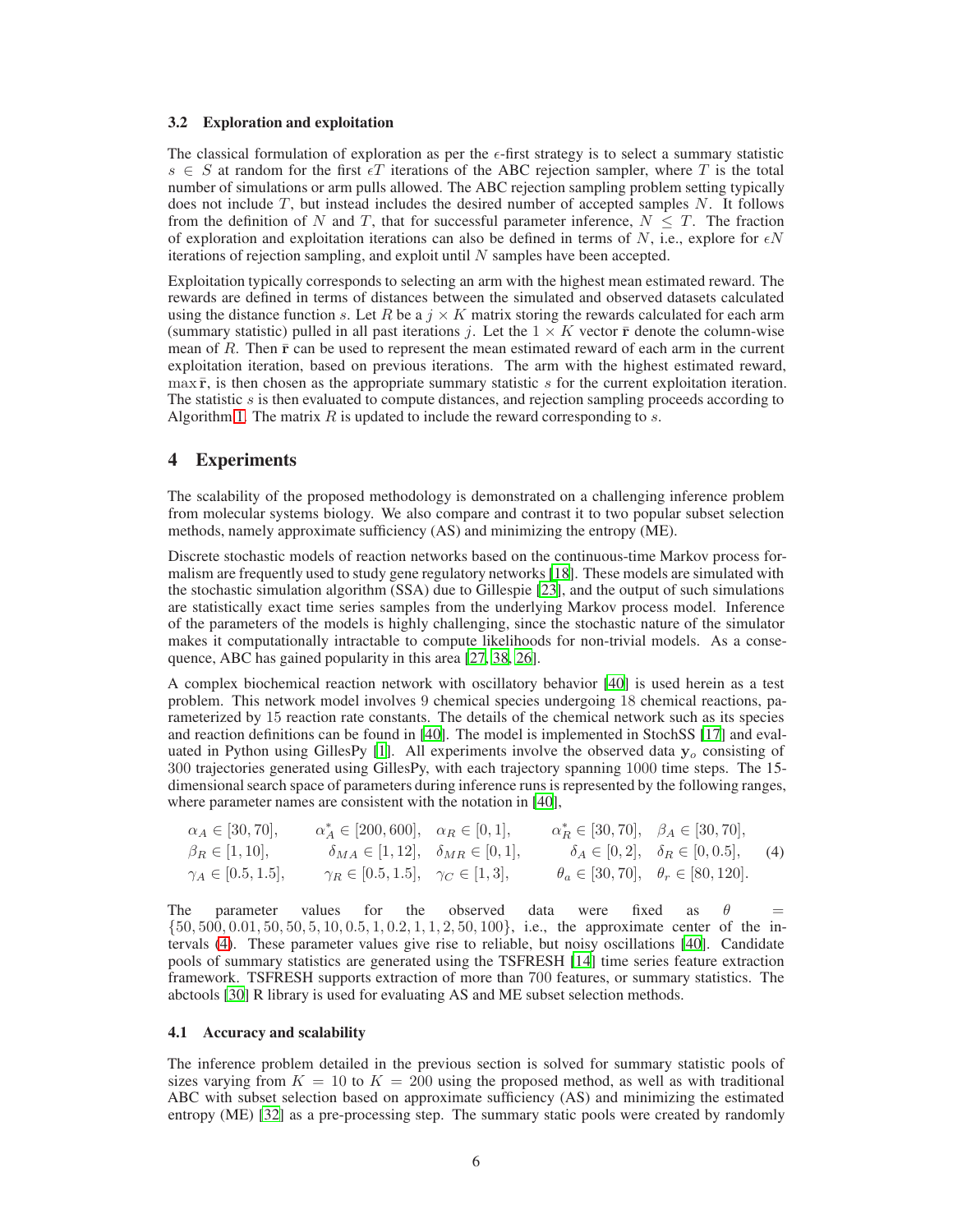<span id="page-6-0"></span>Table 1: Inference error for varying size of candidate summary statistics pool  $K$  evaluated for approximate sufficiency (AS), minimizing the estimated entropy (ME) in the posterior and the proposed MAB approach. The reported values are mean absolute error (MAE) in inferred parameters with respect to actual parameters, repeated over 5 runs. Dashes indicate cases where code execution was unsuccessful due to out-of-memory exceptions.

|     | $K = 10$ | $K = 15$                                                                                                                        | $K = 20$ | $K = 25$      | $K = 30$ $K = 50$               |        | $K = 100$                | $K = 200$                |
|-----|----------|---------------------------------------------------------------------------------------------------------------------------------|----------|---------------|---------------------------------|--------|--------------------------|--------------------------|
|     |          | $7.77 \pm 0.98$ $7.74 \pm 0.37$ $7.65 \pm 0.99$                                                                                 |          | $8.59 + 1.29$ | $\hspace{0.1mm}-\hspace{0.1mm}$ | $\sim$ | $\overline{\phantom{a}}$ | $\overline{\phantom{a}}$ |
|     |          | $7.87 \pm 0.98$ $7.72 \pm 0.97$ $7.63 \pm 0.74$                                                                                 |          | -             | $\sim$                          | $\sim$ | $\sim$                   | $\overline{\phantom{a}}$ |
| MAR |          | $7.81 \pm 0.79$ $8.18 \pm 0.95$ $7.04 \pm 0.26$ $8.21 \pm 1.00$ $8.00 \pm 0.56$ $7.47 \pm 0.62$ $7.62 \pm 0.91$ $8.07 \pm 0.53$ |          |               |                                 |        |                          |                          |

<span id="page-6-1"></span>Table 2: Total execution time for performing parameter inference, and computation time spent purely on summary statistic selection for varying size of candidate summary statistics pool  $K$ , evaluated for approximate sufficiency (AS), minimizing the estimated entropy (ME) in the posterior and the proposed MAB approach. The reported values are in seconds (s). Dashes indicate cases where code execution was unsuccessful due to out-of-memory exceptions. The values depict the mean and standard deviation over 5 runs.

|                                                   | $K = 10$             | $K=15$               | $K = 20$              | $K = 25$             | $K = 30$                 | $K = 50$                 | $K = 200$            |  |  |  |  |
|---------------------------------------------------|----------------------|----------------------|-----------------------|----------------------|--------------------------|--------------------------|----------------------|--|--|--|--|
| Total time taken for parameter inference:         |                      |                      |                       |                      |                          |                          |                      |  |  |  |  |
| AS                                                | $2017.71 \pm 106.60$ | $1895.46 \pm 150.00$ | $2033.49 \pm 200.50$  | $2977.05 \pm 170.66$ | $\overline{\phantom{a}}$ | $\overline{\phantom{a}}$ |                      |  |  |  |  |
| <b>ME</b>                                         | $1762.67 \pm 8.37$   | $1892.64 \pm 21.45$  | $6431.38 \pm 379.28$  |                      |                          |                          |                      |  |  |  |  |
| MAB                                               | $1161.53 \pm 90.09$  | $1004.76 \pm 51.23$  | $1044.11 \pm 1044.11$ | $1034.48 \pm 34.10$  | $1019.28 \pm 89.79$      | $1064.36 \pm 35.34$      | $1057.26 \pm 153.22$ |  |  |  |  |
| Time spent purely on summary statistic selection: |                      |                      |                       |                      |                          |                          |                      |  |  |  |  |
| AS                                                | $0.18 + 0.06$        | $0.78 + 0.24$        | $13.50 \pm 1.03$      | $1100.52 + 33.23$    |                          |                          |                      |  |  |  |  |
| <b>ME</b>                                         | $3.32 \pm 0.24$      | $128.21 \pm 4.93$    | $4576.26 \pm 191.95$  |                      |                          |                          |                      |  |  |  |  |
| <b>MAB</b>                                        | $0.09 \pm 0.01$      | $0.10 \pm 0.01$      | $0.02 \pm 0.00$       | $0.13 \pm 0.02$      | $0.12 \pm 0.03$          | $0.17 \pm 0.03$          | $0.46 \pm 0.10$      |  |  |  |  |

selecting  $K$  statistics to be generated by TSFRESH  $[14]$  out of a possible total of 700. The random selection tests the flexibility of the approach, and increasing subset sizes test the scalability of the proposed methodology. The ABC acceptance threshold  $\tau$  was set to accept samples with distances corresponding to top 5% of normalized distance values, i.e.,  $\tau = 0.05$ , where  $\tau \in [0, 1]$ . The desired number of accepted samples  $N$  were set to 100 in order to get a reliable estimate of the mean of inferred parameters. The total number of allowed simulations M is set to 300, and  $\epsilon$  in the MAB algorithm is set to 0.5 to achieve equal balance between exploration and exploitation.

Table [1](#page-6-0) shows the mean absolute error (MAE) in inferred parameters for varying size of summary statistics candidates pool  $(K)$ . As can be seen, all summary statistic selection methods achieve similar inference quality across pool sizes. However, both AS and ME failed to select a subset for  $K > 25$  due to out-of-memory exceptions. The MAB approach, however, outperforms AS and ME in terms of efficiency and scalability.

Table [2](#page-6-1) shows the total time taken to solve the inference problem, as well as the time purely spent on summary statistics selection. As can be seen, the MAB approach outperforms both subset selection methods across the board. The AS approach is more efficient than ME, but the cost of both methods grow very rapidly as K becomes large. In contrast, the MAB approach successfully handles candidate pools as large as  $K = 200$ .

In order to validate the correctness of results obtained using the MAB-based summary statistic selection method, deeper analysis was performed on one of the sample runs, namely the case of  $K = 100$ . It was observed that three summary statistics were ranked highly during the exploitation phase. Two of them were based on mass quantiles that calculate the proportion of mass concentration to the left of a certain part of the time series. The third summary statistic was based on Fourier coefficients of the one-dimensional discrete Fourier transform using the Fast Fourier Transform (FFT) algorithm.

A separate ABC rejection sampling run was performed using only the highest ranked summary statistic. The run achieved the desired  $N = 100$  accepted samples after 183 simulations, with MAE being 6.90. Using the top-ranked statistic should intuitively yield faster convergence and lower MAE than the MAB-based approach, since exploration is avoided. The results confirmed this intuition. This also highlights the fact that while the MAB approach works as a black-box inference method with no need for pre-processing, it can also be useful for feature engineering for subsequent, optimized runs.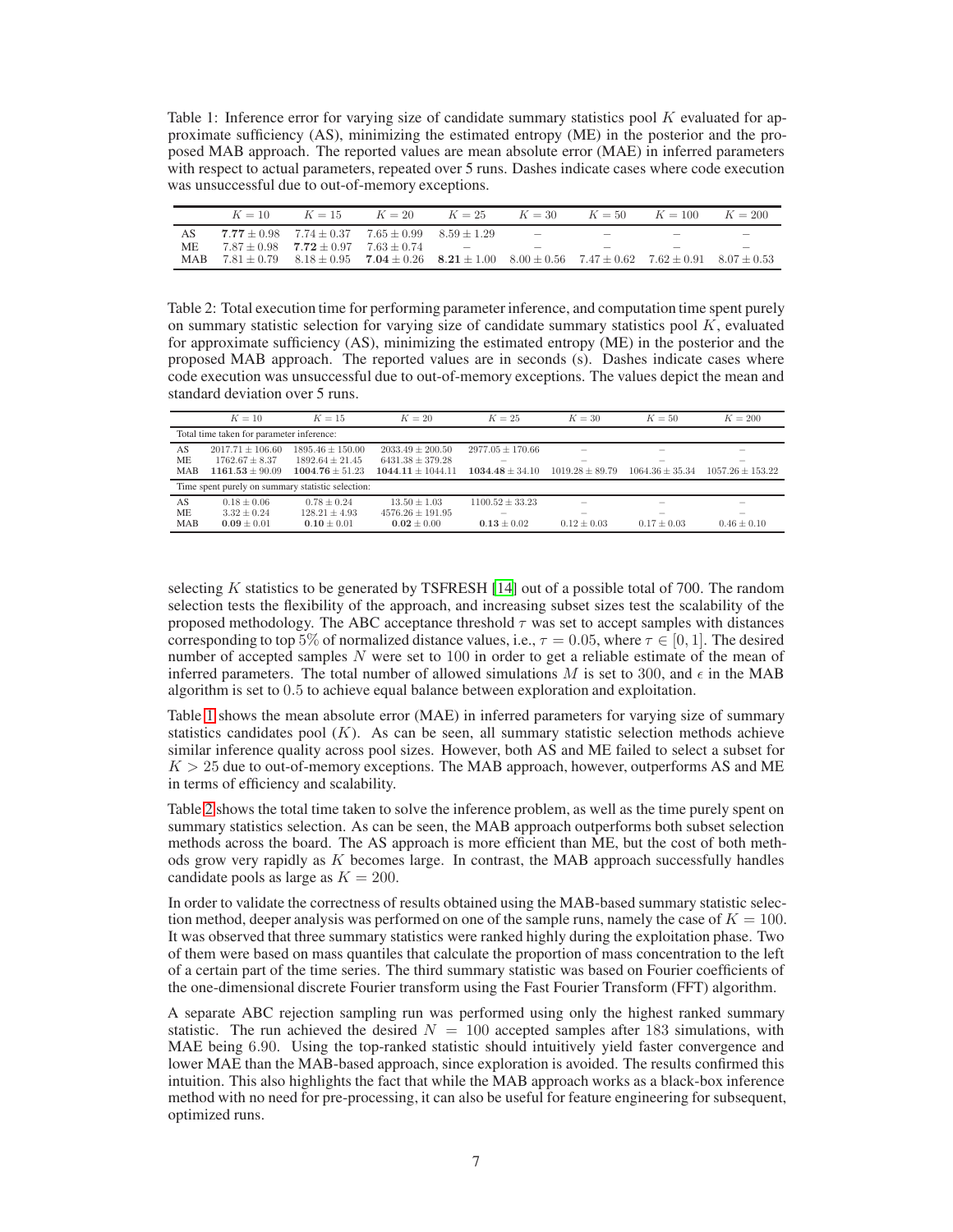Further, the top three summary statistics were used together in a separate run of ABC rejection sampling. The summary statistics were combined using the Euclidean norm  $||S||_2$  of S. The run fulfilled acceptance criteria within only 124 simulations, with MAE being 8.12. The fast fulfillment points towards the informativeness of the top three features identified by the MAB-based approach. Contrarily, using three and ten randomly selected summary statistics for the purpose of comparison did not result in desired acceptance within the relatively large allowed budget of 1000 simulations. This points towards the importance of well chosen summary statistics towards effective parameter inference, especially for complex and high-dimensional inference problems.

# <span id="page-7-0"></span>5 Discussion and future work

The proposed approach was designed with the goal to meet the needs of highly challenging inference problems where hand-curated optimized summary statistics are not available *a priori*, but where large pools of possible statistics are readily available. As explained in Sec. [2,](#page-1-0) existing methods either require extensive pre-processing (subset selection methods), require problem specific knowledge or training data (auxiliary likelihood methods), or lose the interpretability of the statistics (projection methods). There have also been recent efforts to develop non-parametric ABC algorithms that do away with the need to manually select summary statistics [\[31\]](#page-9-17). However, summary statistics ease analysis and understanding of complex problems, such as the test problem in this work. The MABbased dynamic summary statistic selection method is designed keeping in view the considerations discussed above. Initial experiments in this paper have shown the proposed method to be highly promising. The proposed method was able to infer a relatively large number of parameters (15) in a complex non-linear model of a gene regulatory network, using a very small number of simulations. In contrast to the existing subset selection methods that were tested, the MAB approach scaled to pools with hundreds of statistics, although all methods managed to achieve high-quality inference for smaller pool sizes. The proposed method can also be used in more sophisticated ABC formulations like ABC-sequential Monte Carlo (ABC-SMC) [\[8\]](#page-8-16).

A distinct advantage of the method is that it is completely black-box in nature and does not require any pre-processing. This makes it possible to use in a wide variety of applications with minimal modifications compared to standard ABC (selecting an appropriate value of  $\epsilon$ ). It also makes largescale automated summary statistic analysis possible, wherein the user does not have to hand-curate features to be tested. One can simply input hundreds of summary statistics, and only analyze in detail the ones used by the MAB solution during exploitation, for instance. As demonstrated here, this capability is very useful when high-throughput libraries for summary statistics, like TSFRESH, are available. The MAB-based method also maintains the interpretability of summary statistics. It merely acts as a filter to rapidly find the most ideal summary statistic for the inference problem. Moreover, the approach is computationally efficient and does not add substantial computational burden over and above rejection sampling.

Future work includes comparisons with highly-tuned ABC setups and methods in Sec. [2](#page-1-0) that make use of domain-specific knowledge. Different formulations of exploration and exploitation will also be evaluated. Although the  $\epsilon$ -first strategy is used in this work, the proposed framework is independent of a particular class of MAB solutions, and in future other strategies will also be explored.

A current characteristic of the proposed method is the fact that only one summary statistic is chosen from the candidates pool in each iteration. Although, during a complete run of Algorithm [1,](#page-3-1) a distribution over multiple statistics is considered. It may be the case that a handful of summary statistics taken together offer more information to the distance function than the single best summary statistic in each iteration. Future work includes exploring this question in detail, both theoretically and empirically.

# <span id="page-7-1"></span>6 Conclusion

A novel methodology for performing multi-statistic parameter inference using the approximate Bayesian computation rejection sampling algorithm was presented in this paper. The problem of dynamically selecting the most appropriate summary statistic in each iteration of rejection sampling was formulated as a multi-armed bandit problem. The method does not require any prior problemspecific knowledge or pre-processing, and is highly scalable and computationally efficient. The ef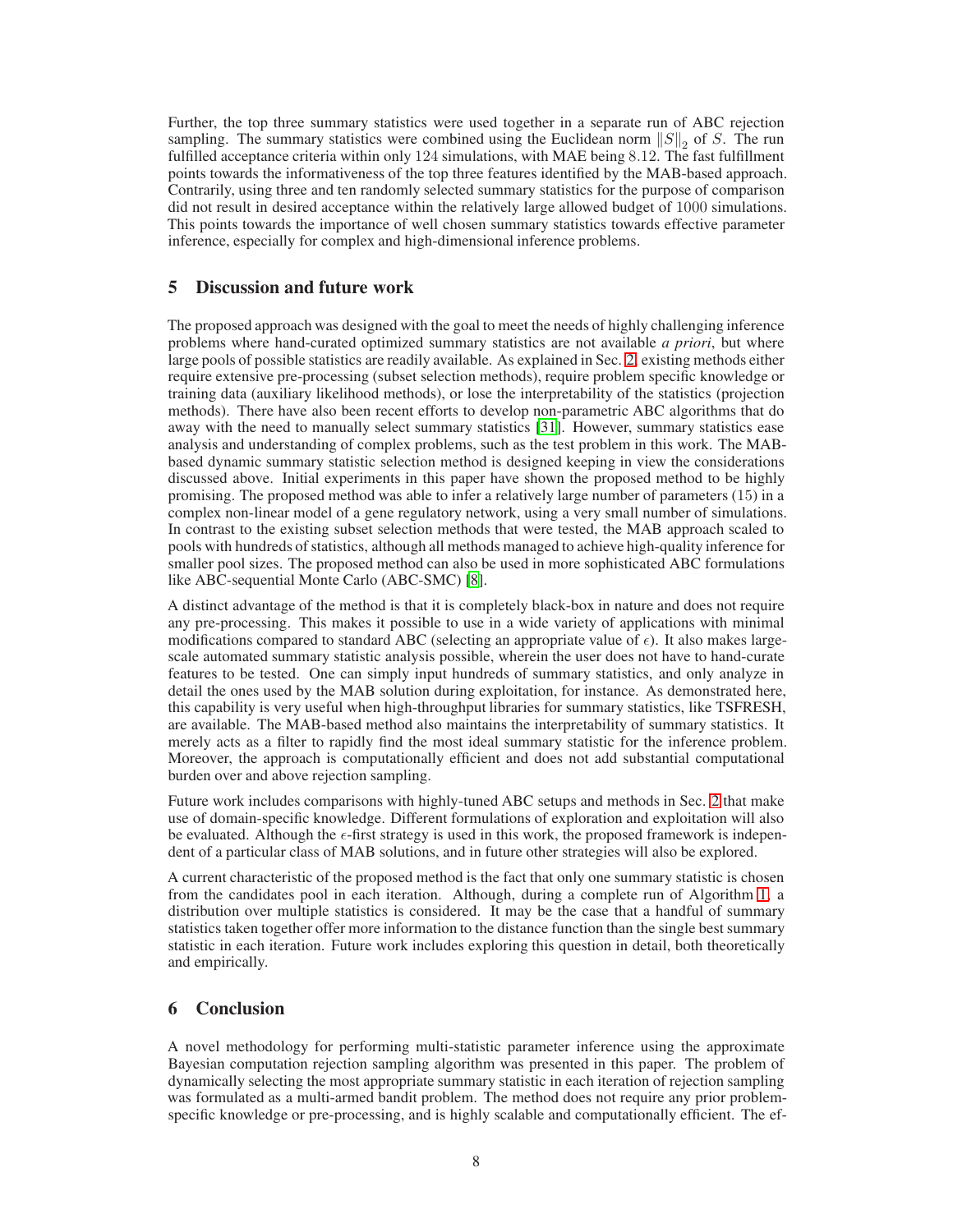ficacy of the proposed method was demonstrated by inferring parameters of a large scale stochastic biochemical reaction network. The proposed approach was shown to efficiently handle appropriate summary statistic selection from a pool of hundreds of candidate statistics.

#### References

- <span id="page-8-14"></span>[1] John H Abel, Brian Drawert, Andreas Hellander, and Linda R Petzold. Gillespy: A python package for stochastic model building and simulation. *IEEE life sciences letters*, 2(3):35–38, 2016.
- <span id="page-8-10"></span>[2] Simon Aeschbacher, Mark A Beaumont, and Andreas Futschik. A novel approach for choosing summary statistics in approximate bayesian computation. *Genetics*, 192(3):1027–1047, 2012.
- <span id="page-8-1"></span>[3] Maksat Ashyraliyev, Yves Fomekong-Nanfack, Jaap A Kaandorp, and Joke G Blom. Systems biology: parameter estimation for biochemical models. *The FEBS journal*, 276(4):886–902, 2009.
- <span id="page-8-11"></span>[4] Peter Auer, Nicolo Cesa-Bianchi, and Paul Fischer. Finite-time analysis of the multiarmed bandit problem. *Machine learning*, 47(2-3):235–256, 2002.
- <span id="page-8-6"></span>[5] Stuart Barber, Jochen Voss, Mark Webster, et al. The rate of convergence for approximate bayesian computation. *Electronic Journal of Statistics*, 9(1):80–105, 2015.
- <span id="page-8-7"></span>[6] Chris P Barnes, Sarah Filippi, Michael PH Stumpf, and Thomas Thorne. Considerate approaches to constructing summary statistics for abc model selection. *Statistics and Computing*, 22(6):1181–1197, 2012.
- <span id="page-8-5"></span>[7] Mark A Beaumont, Wenyang Zhang, and David J Balding. Approximate bayesian computation in population genetics. *Genetics*, 162(4):2025–2035, 2002.
- <span id="page-8-16"></span>[8] Mark A Beaumont, Jean-Marie Cornuet, Jean-Michel Marin, and Christian P Robert. Adaptive approximate bayesian computation. *Biometrika*, 96(4):983–990, 2009.
- <span id="page-8-0"></span>[9] James Vere Beck and Kenneth J Arnold. *Parameter estimation in engineering and science*. James Beck, 1977.
- <span id="page-8-9"></span>[10] Michael GB Blum. Choosing the summary statistics and the acceptance rate in approximate bayesian computation. In *Proceedings of COMPSTAT'2010*, pages 47–56. Springer, 2010.
- <span id="page-8-8"></span>[11] Michael GB Blum, Maria Antonieta Nunes, Dennis Prangle, Scott A Sisson, et al. A comparative review of dimension reduction methods in approximate bayesian computation. *Statistical Science*, 28(2):189–208, 2013.
- <span id="page-8-2"></span>[12] Webster Cash. Parameter estimation in astronomy through application of the likelihood ratio. *The Astrophysical Journal*, 228:939–947, 1979.
- <span id="page-8-12"></span>[13] Olivier Chapelle and Lihong Li. An empirical evaluation of thompson sampling. In *Advances in neural information processing systems*, pages 2249–2257, 2011.
- <span id="page-8-15"></span>[14] Maximilian Christ, Andreas W Kempa-Liehr, and Michael Feindt. Distributed and parallel time series feature extraction for industrial big data applications. *arXiv preprint arXiv:1610.07717*, 2016.
- <span id="page-8-4"></span>[15] Katalin Csilléry, Michael GB Blum, Oscar E Gaggiotti, and Olivier François. Approximate bayesian computation (abc) in practice. *Trends in ecology & evolution*, 25(7):410–418, 2010.
- <span id="page-8-3"></span>[16] Peter J Diggle and Richard J Gratton. Monte carlo methods of inference for implicit statistical models. *Journal of the Royal Statistical Society. Series B (Methodological)*, pages 193–227, 1984.
- <span id="page-8-13"></span>[17] Brian Drawert, Andreas Hellander, Ben Bales, Debjani Banerjee, Giovanni Bellesia, Bernie J Daigle Jr, Geoffrey Douglas, Mengyuan Gu, Anand Gupta, Stefan Hellander, et al. Stochastic simulation service: bridging the gap between the computational expert and the biologist. *PLoS computational biology*, 12(12):e1005220, 2016.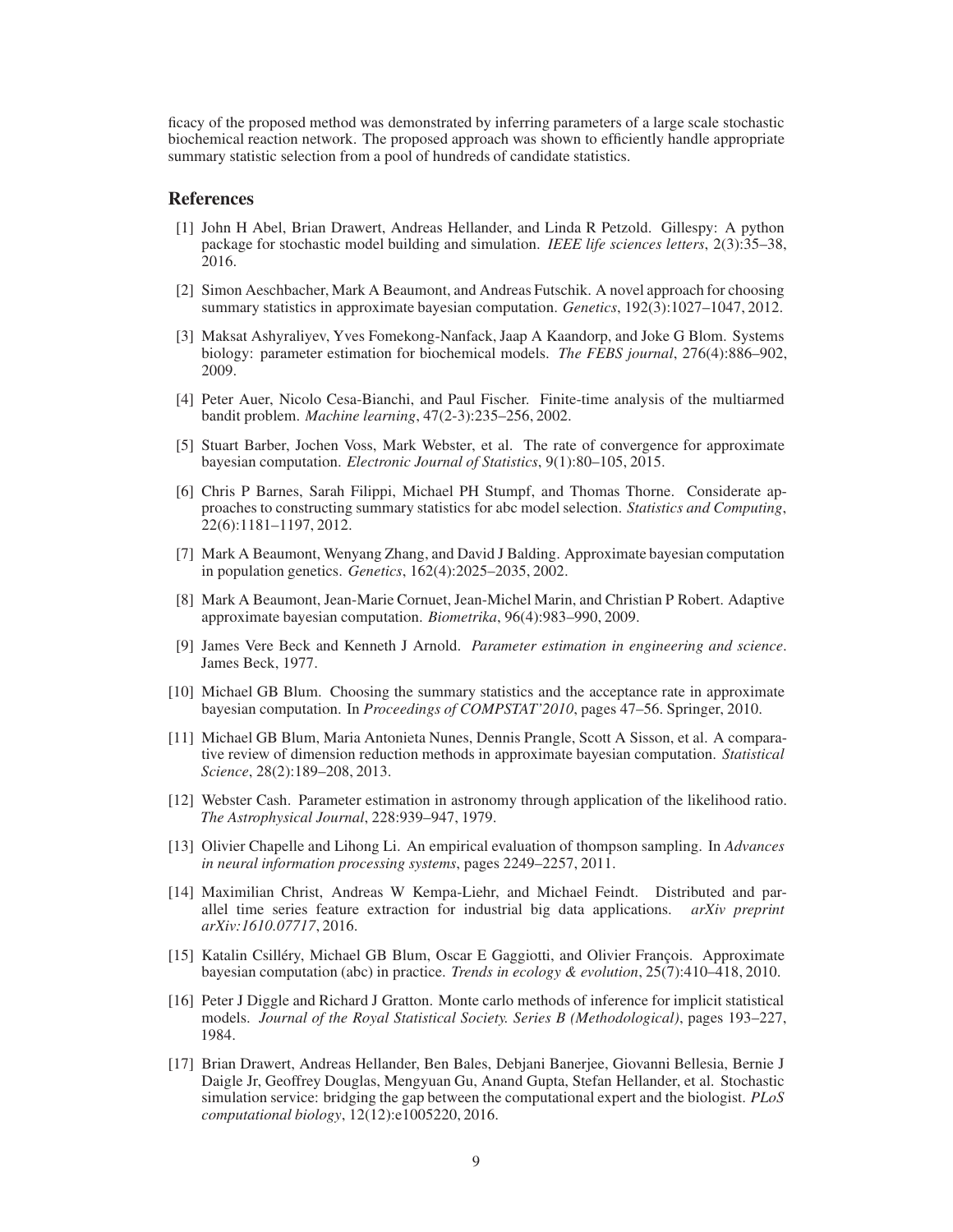- <span id="page-9-0"></span>[18] Michael B Elowitz, Arnold J Levine, Eric D Siggia, and Peter S Swain. Stochastic gene expression in a single cell. *Science*, 297(5584):1183–1186, August 2002.
- <span id="page-9-12"></span>[19] Eyal Even-Dar, Shie Mannor, and Yishay Mansour. Pac bounds for multi-armed bandit and markov decision processes. In *International Conference on Computational Learning Theory*, pages 255–270. Springer, 2002.
- <span id="page-9-5"></span>[20] Paul Fearnhead and Dennis Prangle. Constructing summary statistics for approximate bayesian computation: semi-automatic approximate bayesian computation. *Journal of the Royal Statistical Society: Series B (Statistical Methodology)*, 74(3):419–474, 2012.
- <span id="page-9-9"></span>[21] Yun-Xin Fu and Wen-Hsiung Li. Estimating the age of the common ancestor of a sample of dna sequences. *Molecular biology and evolution*, 14(2):195–199, 1997.
- <span id="page-9-1"></span>[22] Ben D Fulcher, Max A Little, and Nick S Jones. Highly comparative time-series analysis: the empirical structure of time series and their methods. *J. R. Soc. Interface*, 10(83):20130048, 2013.
- <span id="page-9-13"></span>[23] Daniel T Gillespie. A general method for numerically simulating the stochastic time evolution of coupled chemical reacting systems. *J. Comput. Phys.*, 22:403–434, 1976.
- <span id="page-9-8"></span>[24] Paul Joyce and Paul Marjoram. Approximately sufficient statistics and bayesian computation. *Statistical applications in genetics and molecular biology*, 7(1), 2008.
- <span id="page-9-11"></span>[25] Volodymyr Kuleshov and Doina Precup. Algorithms for multi-armed bandit problems. *arXiv preprint arXiv:1402.6028*, 2014.
- <span id="page-9-15"></span>[26] Oleg Lenive, Paul D W Kirk, and Michael P H Stumpf. Inferring extrinsic noise from singlecell gene expression data using approximate bayesian computation. *BMC Syst. Biol.*, 10(1):81, August 2016.
- <span id="page-9-14"></span>[27] Gabriele Lillacci and Mustafa Khammash. The signal within the noise: efficient inference of stochastic gene regulation models using fluorescence histograms and stochastic simulations. *Bioinformatics*, 29(18):2311–2319, September 2013.
- <span id="page-9-3"></span>[28] Jarno Lintusaari, Michael U Gutmann, Ritabrata Dutta, Samuel Kaski, and Jukka Corander. Fundamentals and recent developments in approximate bayesian computation. *Systematic biology*, 66(1):e66–e82, 2017.
- <span id="page-9-6"></span>[29] Matthew A Nunes and David J Balding. On optimal selection of summary statistics for approximate bayesian computation. *Statistical applications in genetics and molecular biology*, 9(1), 2010.
- <span id="page-9-16"></span>[30] Matthew Alan Nunes and Dennis Prangle. abctools: an r package for tuning approximate bayesian computation analyses. *The R Journal*, 7(2):189–205, 2015.
- <span id="page-9-17"></span>[31] Mijung Park, Wittawat Jitkrittum, and Dino Sejdinovic. K2-abc: Approximate bayesian computation with kernel embeddings. In *Artificial Intelligence and Statistics*, pages 398–407, 2016.
- <span id="page-9-2"></span>[32] Dennis Prangle. Summary statistics in approximate bayesian computation. *arXiv preprint arXiv:1512.05633*, 2015.
- <span id="page-9-7"></span>[33] Dennis Prangle, Paul Fearnhead, Murray P Cox, Patrick J Biggs, and Nigel P French. Semiautomatic selection of summary statistics for abc model choice. *Statistical applications in genetics and molecular biology*, 13(1):67–82, 2014.
- <span id="page-9-4"></span>[34] Jonathan K Pritchard, Mark T Seielstad, Anna Perez-Lezaun, and Marcus W Feldman. Population growth of human y chromosomes: a study of y chromosome microsatellites. *Molecular biology and evolution*, 16(12):1791–1798, 1999.
- <span id="page-9-10"></span>[35] Herbert Robbins. Some aspects of the sequential design of experiments. In *Herbert Robbins Selected Papers*, pages 169–177. Springer, 1985.